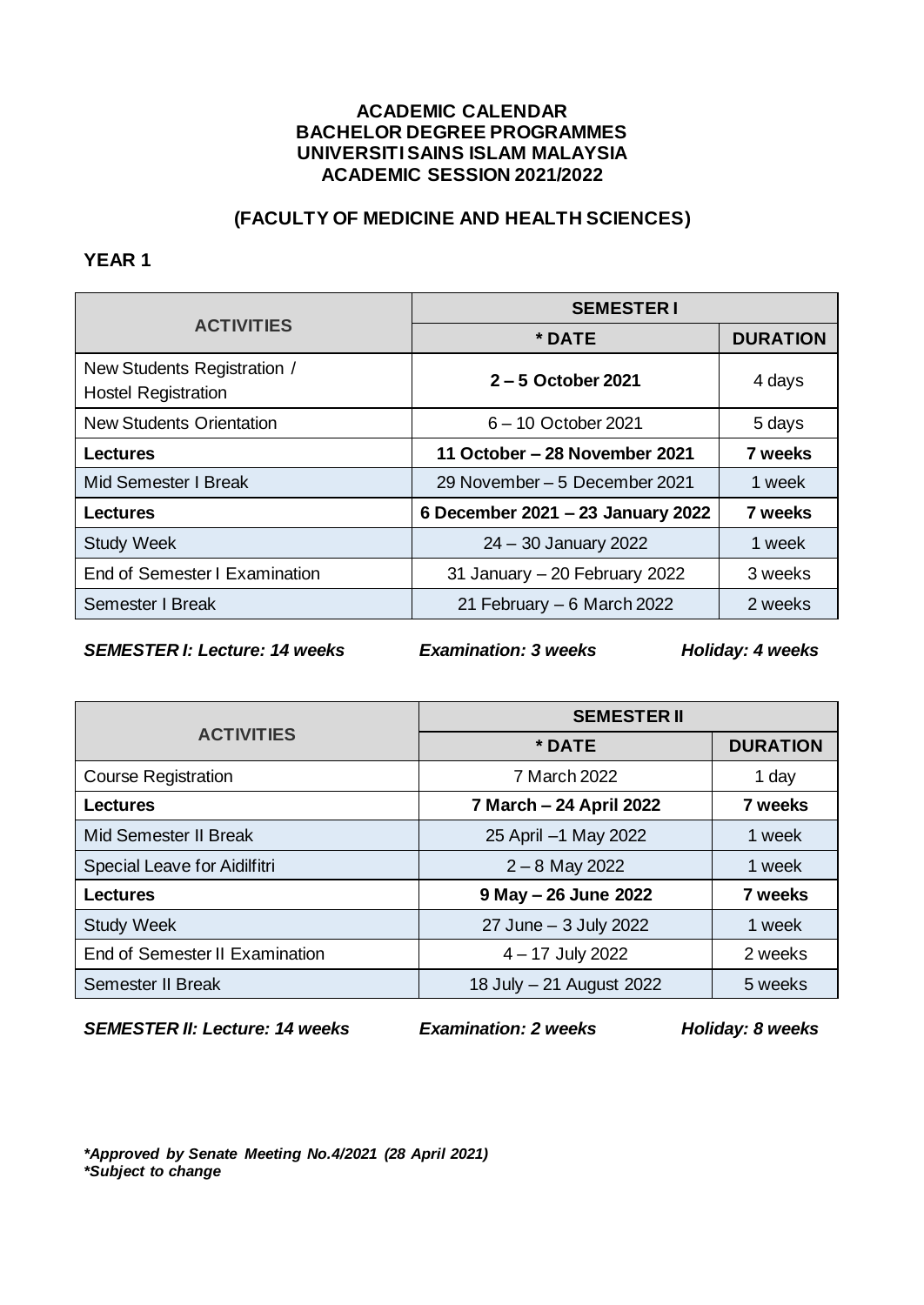# **(FACULTY OF MEDICINE AND HEALTH SCIENCES)**

## **YEAR 2**

|                               | <b>SEMESTERI</b>                  |                 |
|-------------------------------|-----------------------------------|-----------------|
| <b>ACTIVITIES</b>             | * DATE                            | <b>DURATION</b> |
| <b>Course Registration</b>    | 23 August 2021                    | 1 day           |
| Lectures                      | 23 August - 17 October 2021       | 8 weeks         |
| Mid Semester I Break          | 18 - 24 October 2021              | 1 week          |
| Lectures                      | 25 October - 12 December 2021     | 7 weeks         |
| <b>Study Week</b>             | 13 - 19 December 2021             | 1 week          |
| End of Semester I Examination | 20 December 2021 - 2 January 2022 | 2 weeks         |
| Semester I Break              | $3 - 16$ January 2022             | 2 weeks         |

*SEMESTER I: Lecture: 15 weeks Examination: 2 weeks Holiday: 4 weeks*

|                                                                           | <b>SEMESTER II</b>        |                 |
|---------------------------------------------------------------------------|---------------------------|-----------------|
| <b>ACTIVITIES</b>                                                         | * DATE                    | <b>DURATION</b> |
| <b>Course Registration</b>                                                | 17 January 2022           | 1 day           |
| Lectures                                                                  | 17 January - 6 March 2022 | 7 weeks         |
| Mid Semester I Break                                                      | $7 - 13$ March 2022       | 1 week          |
| Lectures                                                                  | 14 March - 1 May 2022     | 7 weeks         |
| Special Leave for Aidilfitri                                              | $2 - 8$ May 2022          | 1 week          |
| <b>Study Week</b>                                                         | $9 - 15$ May 2022         | 1 week          |
| End of Semester II Examination /<br><b>First Professional Examination</b> | 16 - 29 May 2022          | 2 weeks         |
| <b>Semester II Break</b>                                                  | 30 May - 10 July 2022     | 5 weeks         |
| <b>First Professional Examination</b><br>(Supplementary)                  | $4 - 10$ July 2022        | 1 week          |

*SEMESTER II: Lecture: 14 weeks Examination: 2 weeks Holiday: 8 weeks*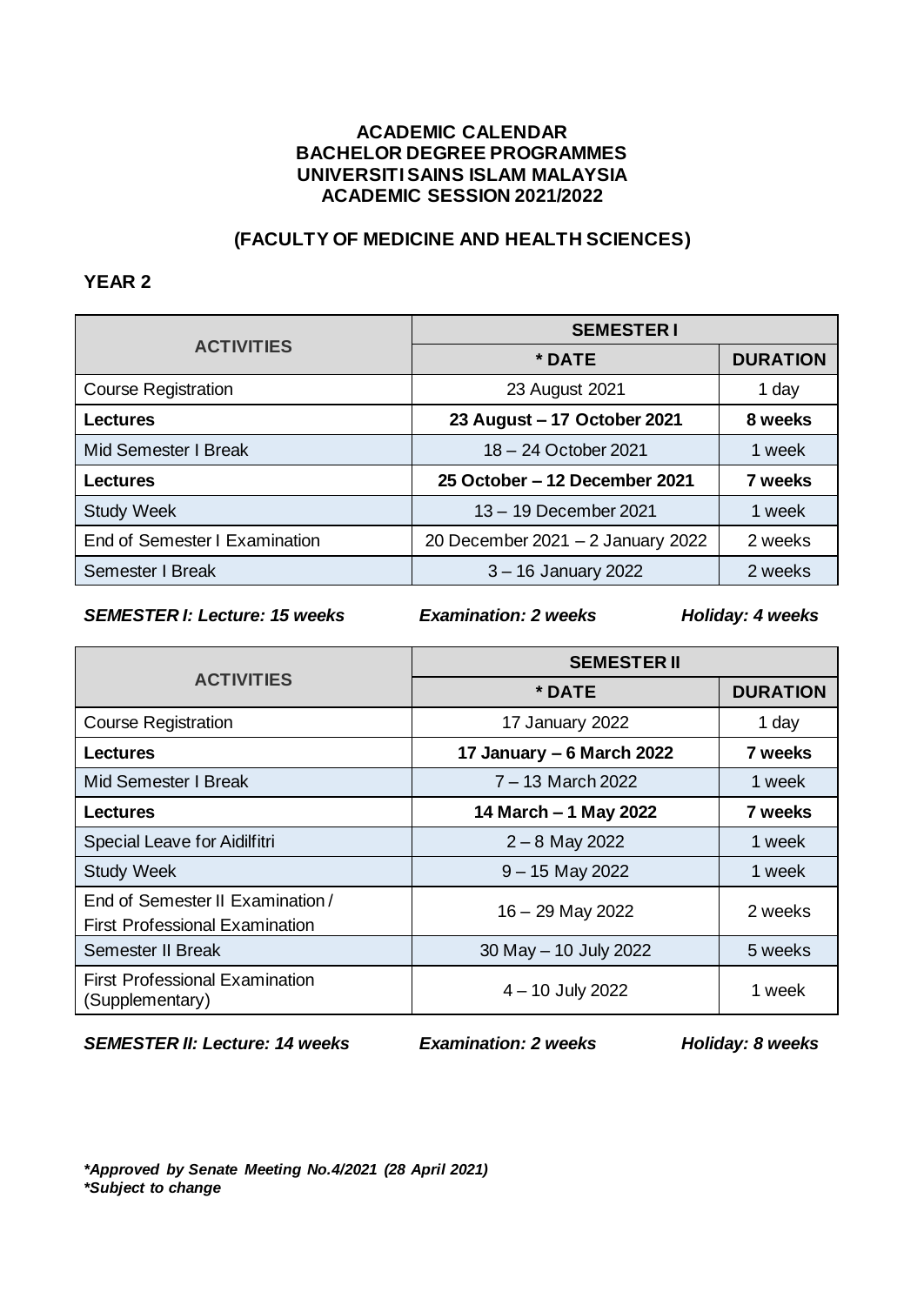# **(FACULTY OF MEDICINE AND HEALTH SCIENCES)**

## **YEAR 3**

|                               | <b>SEMESTERI</b>              |                 |
|-------------------------------|-------------------------------|-----------------|
| <b>ACTIVITIES</b>             | * DATE                        | <b>DURATION</b> |
| <b>Course Registration</b>    | 2 August 2021                 | 1 day           |
| Lectures                      | 2 August - 26 September 2021  | 8 weeks         |
| Mid Semester I Break          | 27 September - 3 October 2021 | 1 week          |
| Lectures                      | 4 October – 28 November 2021  | 8 weeks         |
| <b>Study Week</b>             | 29 November - 5 December 2021 | 1 week          |
| End of Semester I Examination | 6 - 19 December 2021          | 2 weeks         |
| Semester I Break              | 20 - 26 December 2021         | 1 week          |

*SEMESTER I: Lecture: 16 weeks Examination: 2 weeks Holiday: 3 weeks*

|                                                                            | <b>SEMESTER II</b>                     |                 |
|----------------------------------------------------------------------------|----------------------------------------|-----------------|
| <b>ACTIVITIES</b>                                                          | * DATE                                 | <b>DURATION</b> |
| <b>Course Registration</b>                                                 | 27 December 2021                       | 1 day           |
| <b>Lectures</b>                                                            | 27 December 2021 - 20 February<br>2022 | 8 weeks         |
| Mid Semester II Break                                                      | 21 - 27 February 2022                  | 1 week          |
| <b>Lectures</b>                                                            | 28 February - 1 May 2022               | 9 weeks         |
| Special Leave for Aidilfitri                                               | $2 - 8$ May 2022                       | 1 week          |
| <b>Lectures</b>                                                            | $9 - 15$ May 2022                      | 1 week          |
| <b>Study Week</b>                                                          | 16 - 22 May 2022                       | 1 week          |
| End of Semester II Examination /<br><b>Second Professional Examination</b> | 23 May - 5 June 2022                   | 2 weeks         |
| <b>Semester II Break</b>                                                   | 6 Jun - 10 July 2022                   | 4 weeks         |
| Examination<br>Professional<br>Second<br>(Supplementary)                   | 4 - 10 July 2022                       | 1 week          |
| PPD Camp                                                                   | $11 - 17$ July 2022                    | 1 week          |

*SEMESTER II: Lecture: 18 weeks Examination: 2 weeks Holiday: 7 weeks*

*\*Approved by Senate Meeting No.4/2021 (28 April 2021) \*Subject to change*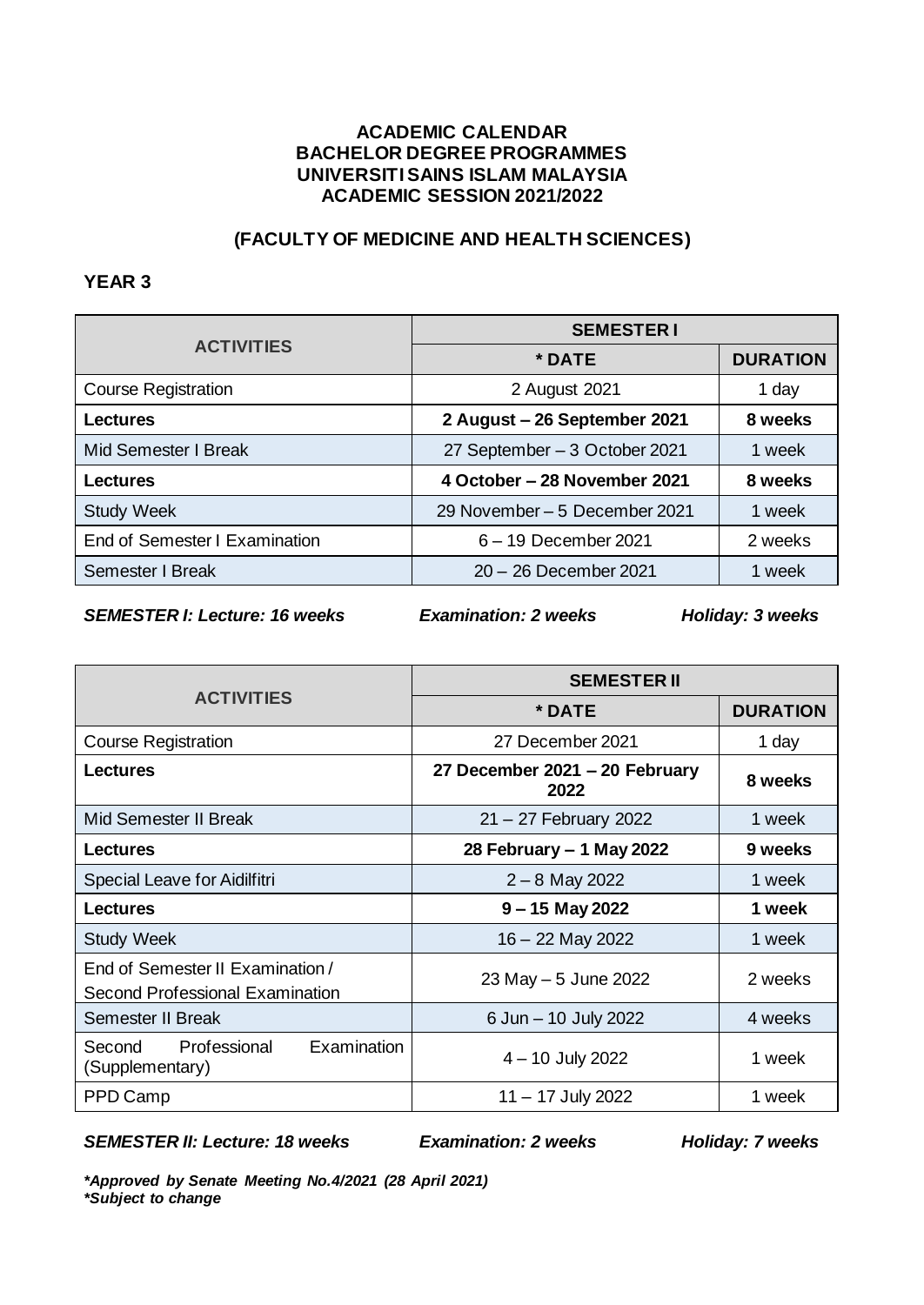# **(FACULTY OF MEDICINE AND HEALTH SCIENCES)**

#### **YEAR 4**

|                               | <b>SEMESTER I</b>                |                 |
|-------------------------------|----------------------------------|-----------------|
| <b>ACTIVITIES</b>             | * DATE                           | <b>DURATION</b> |
| <b>Course Registration</b>    | 23 August 2021                   | 1 day           |
| <b>Lectures / Posting</b>     | 23 August 2021 - 16 January 2022 | 21 weeks        |
| End of Semester I Examination | 17 - 23 January 2022             | 1 week          |
| Semester I Break              | 24 - 30 January 2022             | week            |

*SEMESTER I: Lecture: 21 weeks Examination: 1 week Holiday: 1 week*

|                                                             | <b>SEMESTER II</b>       |                 |
|-------------------------------------------------------------|--------------------------|-----------------|
| <b>ACTIVITIES</b>                                           | * DATE                   | <b>DURATION</b> |
| <b>Course Registration</b>                                  | 31 January 2022          | 1 day           |
| <b>Lectures / Posting</b>                                   | 31 January - 1 May 2022  | 13 weeks        |
| Special Leave for Aidilfitri /<br>Mid Semester II Break     | $2 - 8$ May 2022         | 1 week          |
| <b>Lectures / Posting</b>                                   | 9 May - 10 July 2022     | 9 weeks         |
| End of Semester II Examination &<br><b>SSM Presentation</b> | 11 - 24 July 2022        | 2 weeks         |
| Semester II Break                                           | 25 July - 14 August 2022 | 3 weeks         |

*SEMESTER II: Lecture: 22 weeks Examination: 2 weeks Holiday: 4 weeks*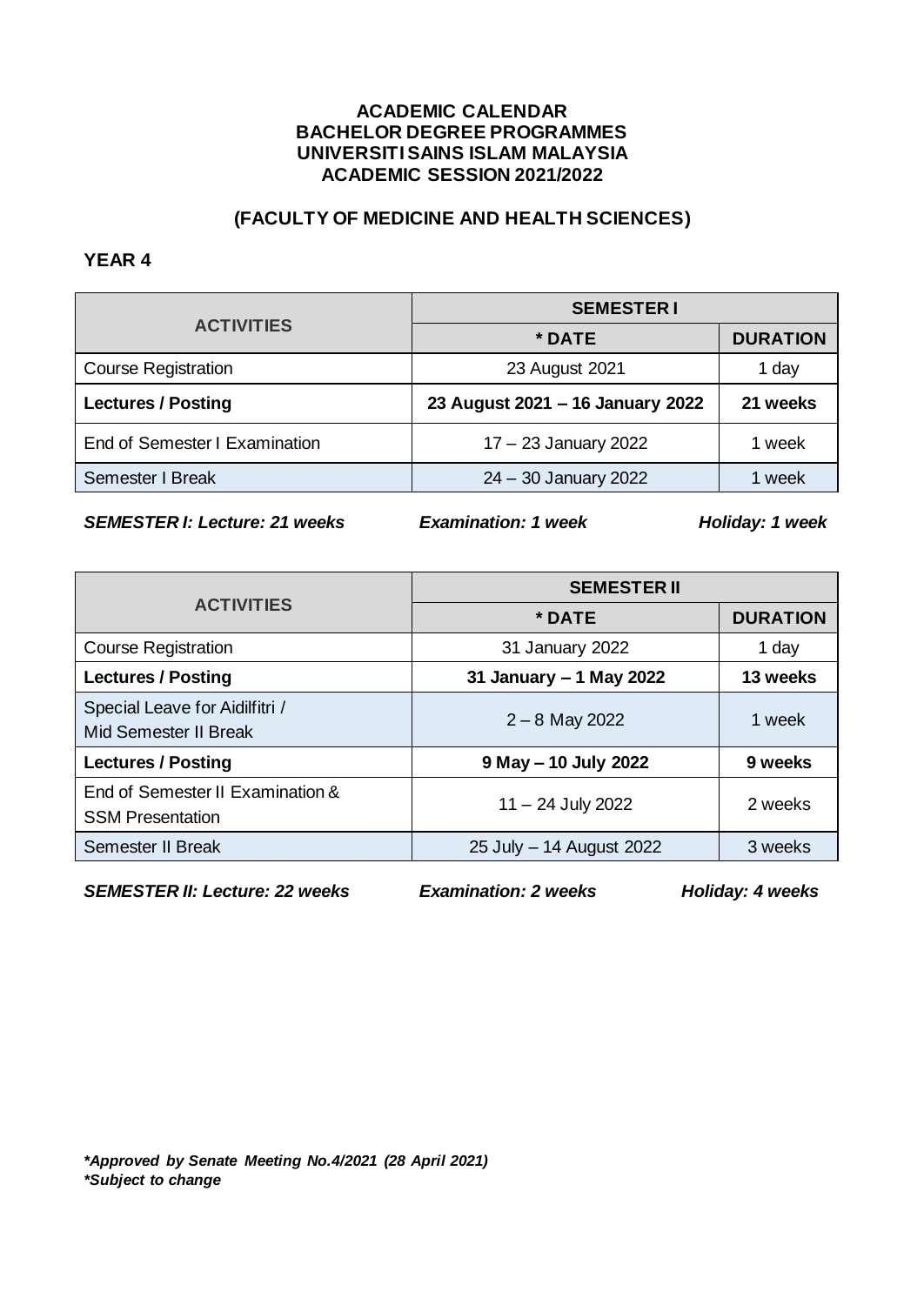# **(FACULTY OF MEDICINE AND HEALTH SCIENCES)**

#### **YEAR 5**

| <b>ACTIVITIES</b>             | <b>SEMESTER I</b>                |                 |
|-------------------------------|----------------------------------|-----------------|
|                               | * DATE                           | <b>DURATION</b> |
| <b>Course Registration</b>    | 1 November 2021                  | 1 day           |
| <b>Lectures / Posting</b>     | 1 November 2021 - 9 January 2022 | 10 weeks        |
| Mid Semester I Break          | 10 - 16 January 2022             | 1 week          |
| <b>Lectures / Posting</b>     | 17 January - 27 March 2022       | 10 weeks        |
| End of Semester I Examination | 28 March - 10 April 2022         | 2 weeks         |

*SEMESTER I: Lecture: 20 weeks Examination: 2 weeks Holiday: 1 week*

|                                                             | <b>SEMESTER II</b>            |                 |
|-------------------------------------------------------------|-------------------------------|-----------------|
| <b>ACTIVITIES</b>                                           | * DATE                        | <b>DURATION</b> |
| <b>Course Registration</b>                                  | 11 April 2022                 | 1 day           |
| <b>Lectures / Posting</b>                                   | 11 April - 1 May 2022         | 3 weeks         |
| Special Leave for Aidilfitri                                | $2 - 15$ May 2022             | 1 week          |
| Mid Semester II Break                                       | $9 - 15$ May 2022             | 1 week          |
| <b>Lectures / Posting</b>                                   | 16 May - 14 August 2022       | 13 weeks        |
| End of Semester II Examination &<br><b>SSM Presentation</b> | 15 - 28 August 2022           | 2 weeks         |
| PPD Camp                                                    | 29 August - 4 September 2022  | 1 week          |
| <b>Lectures / Posting</b>                                   | 5 September – 16 October 2022 | 6 weeks         |
| Semester II Break                                           | 17 October – 6 November 2022  | 3 weeks         |

*SEMESTER II: Lecture: 22 weeks Examination: 2 weeks Holiday: 5 weeks*